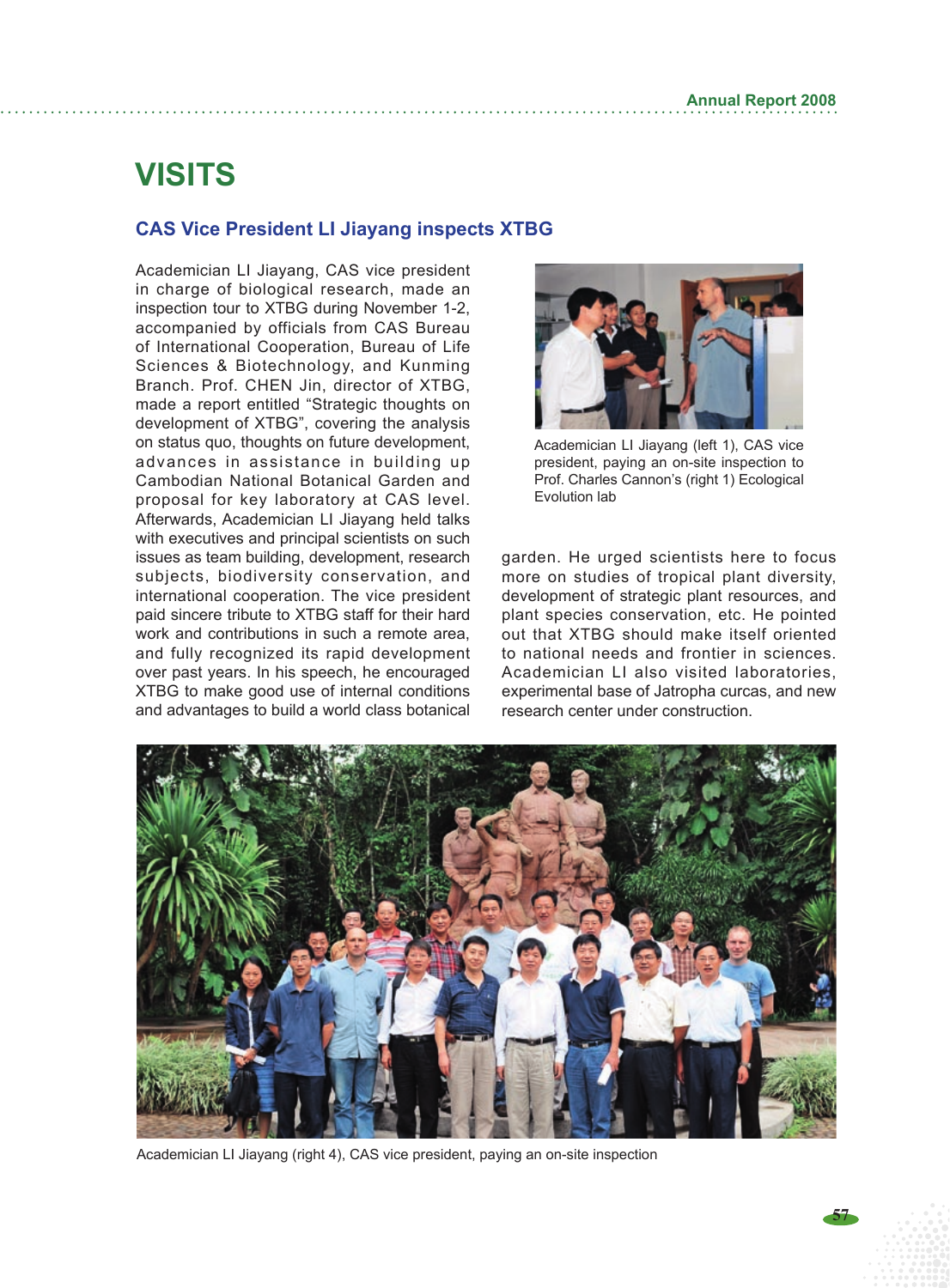

## **Other Visitors**

January 2, Prof. RAO Yi, dean, School of Life Sciences, Peking University

January 16, General LIANG Guanglie, member of the Central Military Commission

January 19-23, Prof. Dr. Khoon Meng WONG and Mr. LOW YW, Rimba Ilmu Botanic Garden, University of Malaya, Malaysia

January 26-27, Prof. KANG Le, director general, CAS Bureau of Life Sciences & Biotechnology

February 4, Dr. John CONRAN, University of Adelaide, Australia

February 21, Ms. GOU Ping, general manager, Yunnan Shenyu New Energy Company

February 27-28, Mr. LIANG Gongqin, former vice president, Standing Committee of the People's Congress of Yunnan Province

March 7-9, Mr. QIU Huasheng, deputy director, CAS Bureau of International Cooperation

March 9, Academician ZHANG Yaping, director, Kunming Institute of Zoology, CAS

March 21-23, Ms. GAO Yuanyuan, deputy director-general, Department of Foreign Aid, Ministry of Commerce (MOC), and Mr. QIU Juliang, deputy director-general, CAS Bureau of International Cooperation

March 24, Prof. Georg MIEHE and a 14-people group, University of Marburg and Yunnan University

April 4, Mr. SUN Dianyi, deputy director, Bureau of Academy-Locality Cooperation, CAS, and Mr. ZHANG Chao, head, Department of Western China Cooperation, Bureau of Academy-Locality Cooperation, CAS

April 7, Three PhD candidates, University of Hohenheim, Germany

Apri1 1l, Prof. ZHOU Yao, Tonghua Normal **University** 

April 18, an investigating group, Counselor Office of the State Council

April 21, Prof. YAN Yixun, former vice president of CAS

April 22-24, Prof. Peter GRUBB, University of Cambridge and a 15-person delegation from The University of British Columbia

April 25-26, a 5-person delegation, Xiamen Overseas Chinese Subtropical Plant Introduction Garden

April 28 - May 2, Prof. Dr. S. Joseph WRIGHT and Dr. Helene MULLER-LANDAU, Smithsonian Tropical Research Institute

May 7-12, Dr. Nicholas J. GOTELLI, University of Vermont Burlington, USA

May 9, Prof. Dr. Gary HARTSHORN, president and CEO, World Forestry Center

May 9, Dr. PHAM Van Quy, vice president of VAST, with a 8-person delegation from Vietnamese Academy of Science and Technology (VAST)

May 10, Mr. LI Zhiyong, vice minister, CPC Central Organization Department

May 12, a delegation from China Internet Network Information Center

March 12-14, Ms. ZHANG Jinfeng, Senior Engineer and Dr. RUAN Zhiping, Xiamen Botanical Garden

May 14, Prof. WANG Lei, head of TEDA School of Biological Sciences and Biotechnology, and a 4-person delegation, Nankai University

May 14, Mr. SUN Tan, deputy director, National Science Library, CAS, and Mr. CHU Jinli, head, Information Service Department, National Science Library, CAS

May 15, Mr. LI Yaoshen, director, Department of Museum and Social heritage, State Administration of Cultural Heritage

March 20-22, HUANG Yaping, Hong Kong Bird Watching Society

May 21-23, Ms. ZHANG Liping, director, The Conservancy Association, Hong Kong

May 22, Prof. YU Jun, deputy director, Beijing Institute of Genomics, CAS

May 25 - June 1, Mr. LI Zhisen, president,